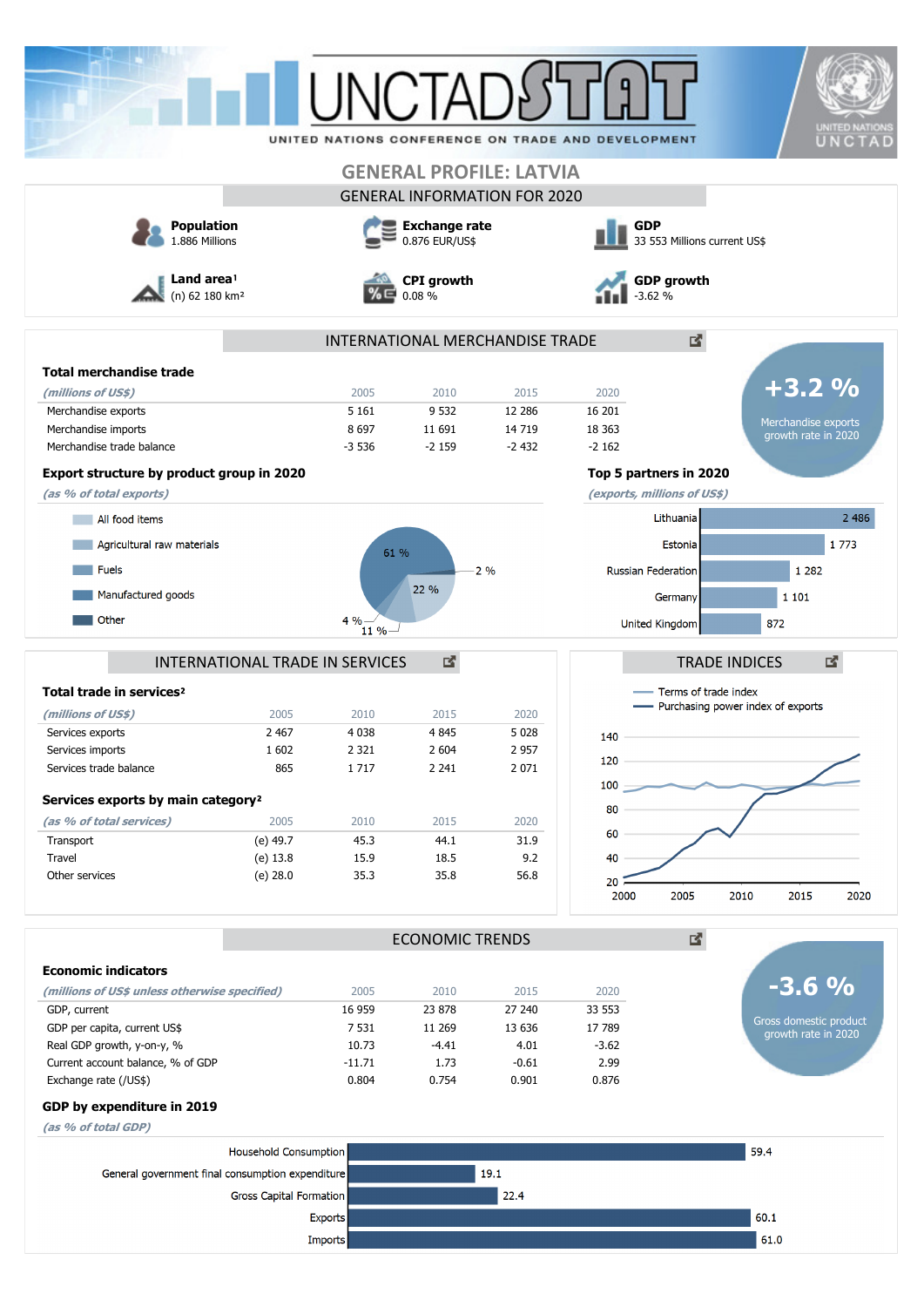





Female<br>49%

國

#### **Maritime transport indicators**

|                                                                    | 2005      | 2010        | 2015    | 2020     | $0.005 \%$                                         |
|--------------------------------------------------------------------|-----------|-------------|---------|----------|----------------------------------------------------|
| Merchant fleet, national flag (thousands of DWT)                   | 356       | 180         | 83      | 103      |                                                    |
| Liner shipping connectivity index (maximum $2006 = 100$ for China) | $\cdot$ . | 8.08        | 8.02    | 10.82    | Share of the total world<br>merchant fleet in 2020 |
| Container port throughput (TEU)                                    | $\cdot$   | 256 000     | 359 390 | 462 000  |                                                    |
| <b>Information economy indicators</b>                              |           |             |         |          |                                                    |
| (as 96 of)                                                         | 2005      | 2010        | 2015    | 2020     |                                                    |
| Share of ICT goods, % of total exports                             | 1.95      | 5.77        | 11.36   | 10.88    |                                                    |
| Share of ICT goods, % of total imports                             | 5.77      | 6.42        | 10.00   | 10.79    |                                                    |
| Share of workforce involved in the ICT sector                      | 2.96      | ( $o)$ 3.33 |         | $\cdots$ |                                                    |